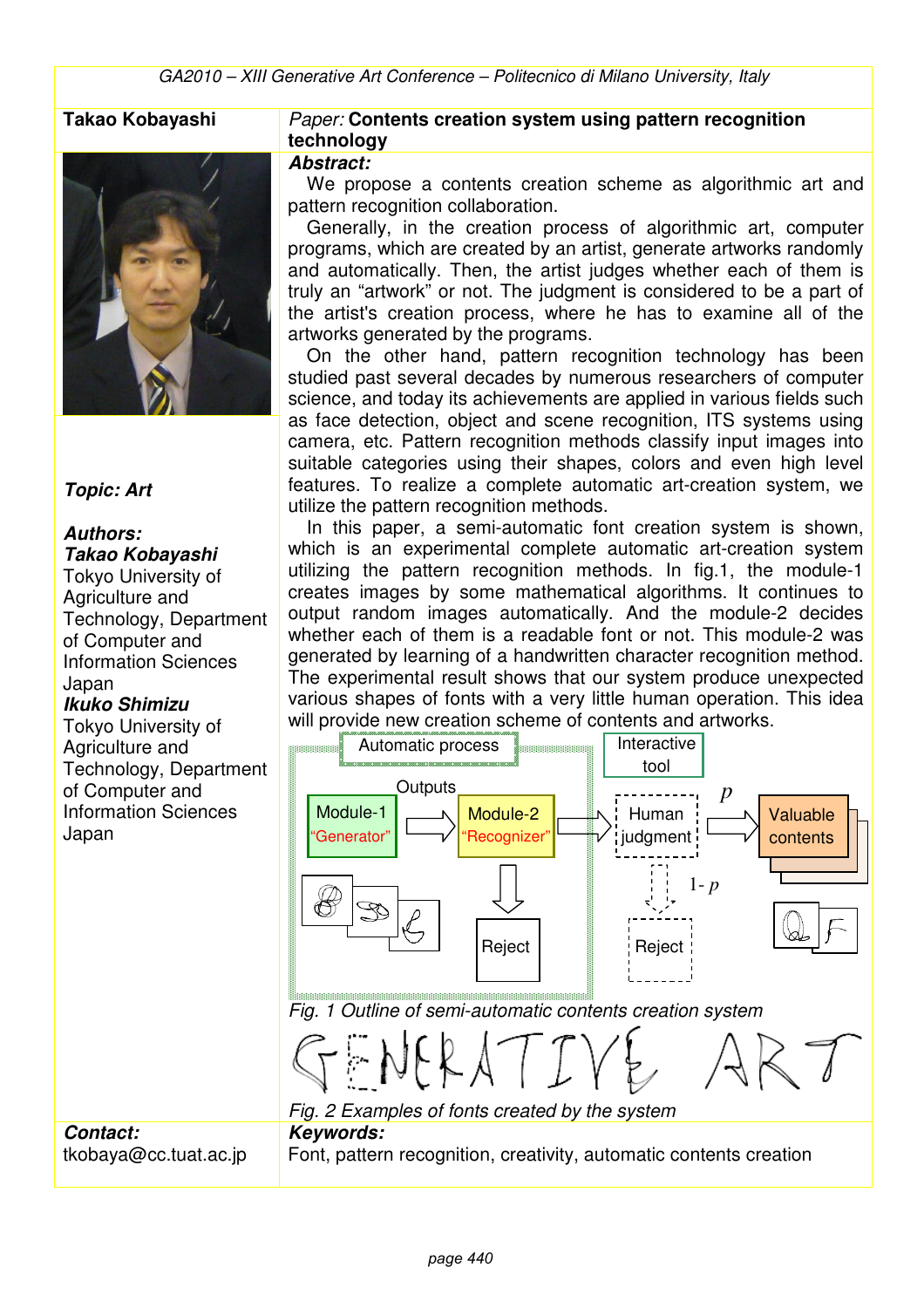# **Contents creation system using pattern recognition technology**

## **T. Kobayashi**

*Faculty of Engineering, Tokyo University of Agriculture and Technology, Tokyo, Japan e-mail: tkobaya@cc.tuat.ac.jp*

#### **I. Shimizu**

*Faculty of Engineering, Tokyo University of Agriculture and Technology, Tokyo, Japan*

# **Abstract**

Can the computer create artworks by itself? In this paper, we consider this question from the engineering standpoint. Through the consideration we propose a new methodology of creation of contents and artworks using pattern recognition technology.

# **1. Introduction**

For the past several years, computer graphics technology has been significantly contributed to creation of visual arts. Particularly, the field of algorithmic art stands on its unique position in the art history because its creation process and texture of arts are far from those of the traditional paintings.

Generally, many people are apt to believe that algorithmic artists write computer codes only and if once these are written these codes automatically produce artworks. However, in fact artists always participate in a large part of their creation process very actively. In particular, the artist always judges whether each of the computergenerated images is truly an "artwork" or not using his/her own aesthetic sense.

By the way, when we think of relation between the computer and the art, a great question is raised:

**Question A:** Can the computer program create artworks by itself?

This question is extending in art, philosophy, and computer science and in spite of a lot of discussions for many years it is still unsolved. In this paper we shall consider this question from the engineering standpoint. Through this study we also propose a new methodology of creation of contents and artworks.

Discussions about creativities of algorithmic arts are seen in literature. We present two representative opinions from different standpoints. Nake claims that artists are creators of works only, whereas society may turn a work into a work of art [1]. On the other hand, Richie claims that the creativity of an individual is manifest in the artifacts they produce. He also states that he shall adopt the (possibly over-simplified)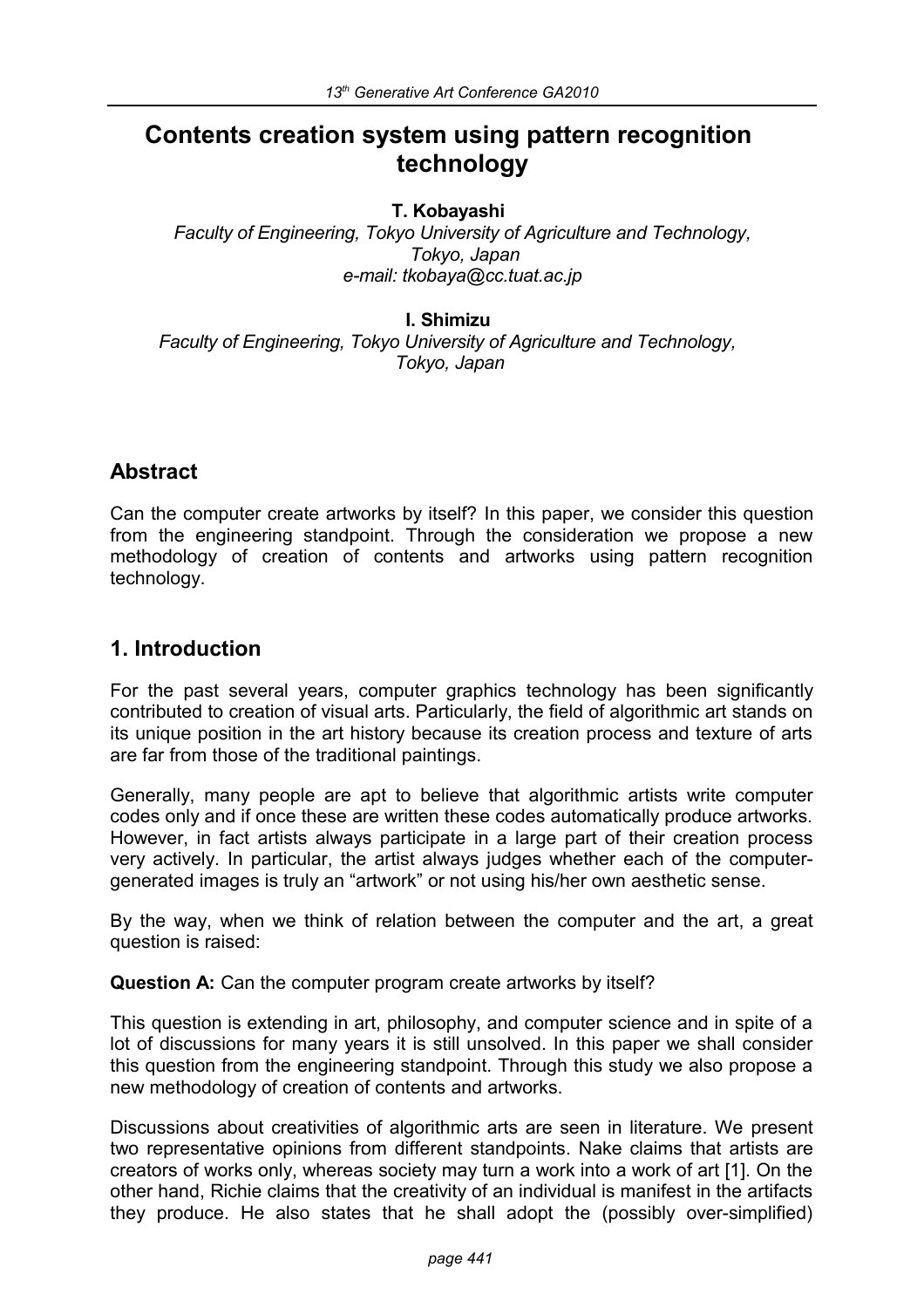assumption that the internal workings of a program are not part of the relevant data. [2][3]. In this study we adopt the latter.

# **2. Modeling of creation process in the algorithmic arts**

To investigate what the computer program which creates artworks is, we firstly construct a model of the artists' creating process of the algorithmic arts.

Generally the creating process of the algorithmic arts consists of following components (see figure 1):

(1) Making ideas and translating them into programs.

(2) Selecting parameters of the program. Executing, controlling and halting the program.

(3) Evaluation of generated images.

(4) Feedback into the program and the parameters from the results of the evaluation.

Hence algorithmic artists are required of abilities of creating programs and aesthetic sense to judge the artistry of generated images[4]. Probably, the most important factor in creating artworks is the ability of creating the ideas of algorithms that will create marvelous artworks.



# *Fig.1. A Creation Model of Algorithmic arts*

We here present a formulation for creating images of the algorithmic art.

Let  $(u, v)=F(x)$  be a function and  $\{x_n\}$  be a sequence. Then a two dimensional point set can be created.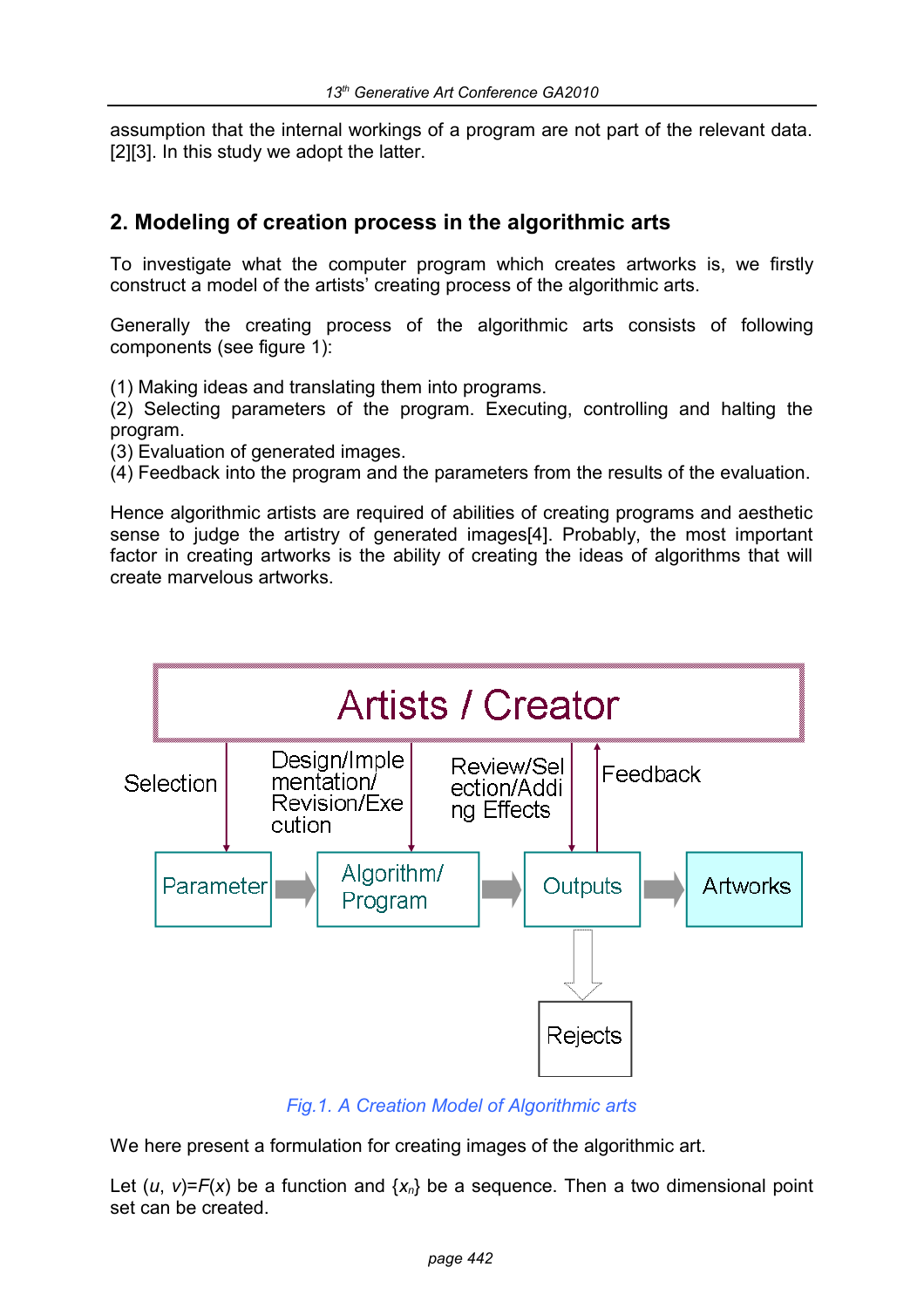$(u_n, v_n) = F(x_n), n=1, 2, ...$ 

By drawing these dots on the image canvas, an image is generated. In case of the algorithmic arts, the function *F* is often very simple. For example, we use a simple quadratic function, which is called as logistic function:

 $f(x) = 3.8x(1-x)+\epsilon$ , ( $\epsilon$  : noise)

then

 $x_n + 1 = f(x_n)$ 

makes a sequence. Therefore *d* dimensional vectors are created as

$$
v_n = (x_n, x_n+1, ..., x_n+d-1)^t
$$
, for  $n=1,2, ...$ 

and we use an arbitrary 3-by-*d* matrix *A*, then {*v*n} are projected onto 3 dimensional space.

 $(u_n, v_n, w_n) = A(v_n - E[v_n])$ 



*Fig. 2. Examples of generated images using the logistic function.* (*Below is a captured image from a movie we created*)

Finally an image is generated by drawing projection of them on an image canvas. Figure 2 shows some examples of generated images. As shown here, even very simple mathematical algorithms can create quite interesting images (I have no idea if they can be artworks…)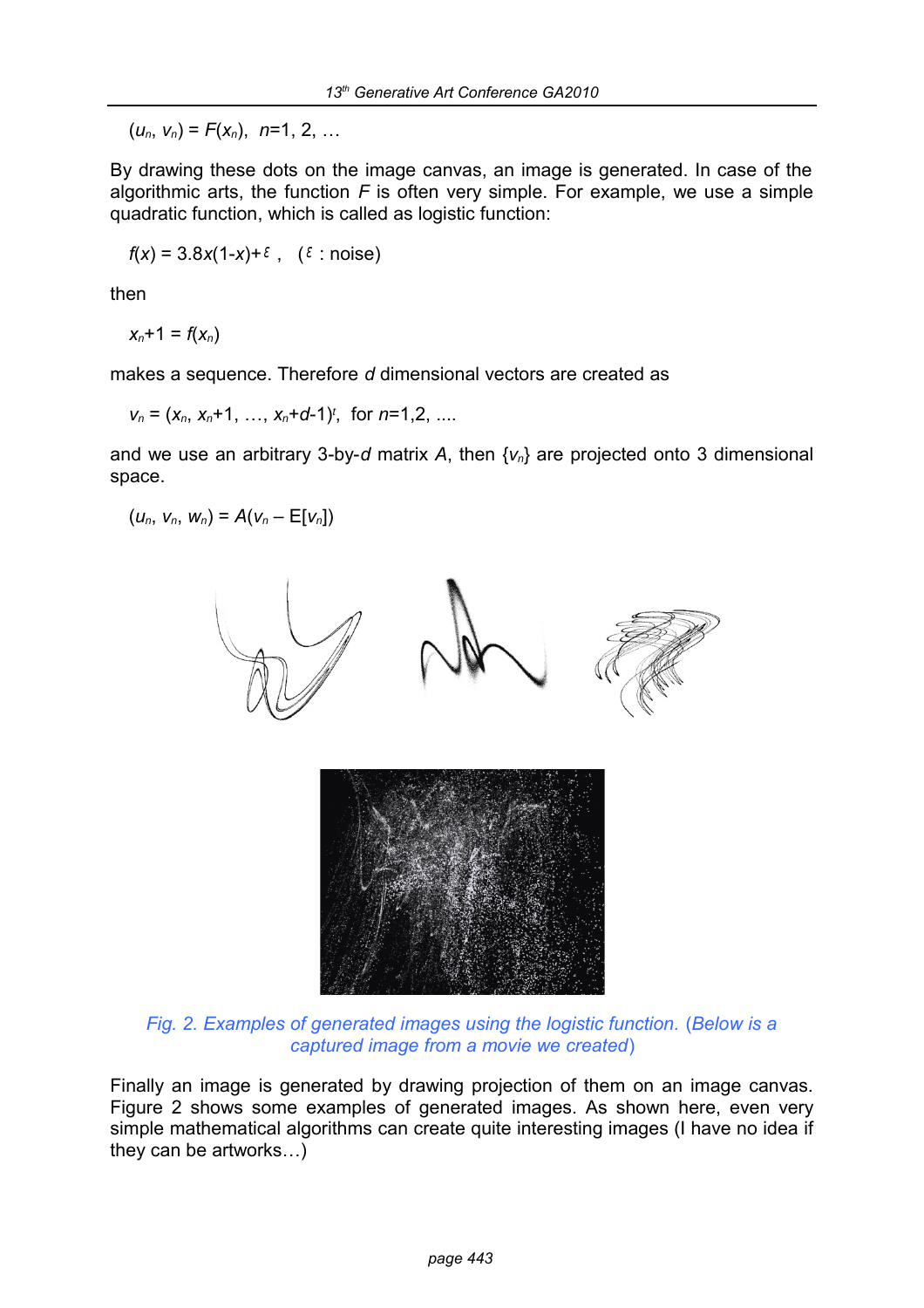# **3. Setting the challenge**

We clarify the necessary conditions of the computer programs that satisfy the question A.

**Lemma:** if there exists the computer program that satisfies question A, the program does the unpredictable behavior and generates only artworks infinitely.

**Proof:** If the program outputs finite number of images only, its behavior is "deterministic." Namely, man can make the identical images by doing the same calculation as the program does. (In this case, he may use any drawing software or utility programs as a tool.) In other words, such a program simply simulates man's action and hence man can create these images without the program.

Next, if the program's behavior is predictable, even though the program generates infinite number of artworks, then man can create the same sequence of images by himself. Hence this case is not acceptable because the program which is created to do so by human is just simply simulates man's action.

In case the program generates both of artworks and non-artworks infinitely, man need to judge whether each of them is artwork or not. Hence it is not acceptable because man participate in creative process of artworks.

Consequently the program which generates artworks automatically must behave unpredictably and must also generate infinite number of artworks only. Q.E.D.

From this result we set up a new challenge as follows:

**Challenge B:** Construct a program which generates images infinitely in which artworks are included at the probability *p*.

Where *p* is expected close to 1.0 as well as we can. If *p* can reach 1.0, the question A will be solved in the affirmative. Further, we introduce the assumption that artworks belong to valuable contents for human. Consequently we set up a revised challenge as follows:

**Challenge B':** Construct a program which generates images infinitely in which valuable contents are included at the probability *p*.

Through tackling these challenges, the roadmap of creation of artworks by the computers will be revealed.

# **4. Semi-auto contents creation system**

Based on the results of the previous chapter, we propose a semi-auto contents generation system as follows.

The system consists of the module-1 and 2 (see figure 3). The module-1 continues to generate images randomly using the methodology of the algorithmic art. The module-2 receives generated images from the module-1 and makes judgments on each of them, and then outputs ones which are judged to be "valuable", otherwise rejects. On the final stage man judges the output images of the system and rejects inappropriate ones. Thus we can accumulate valuable contents by using this system.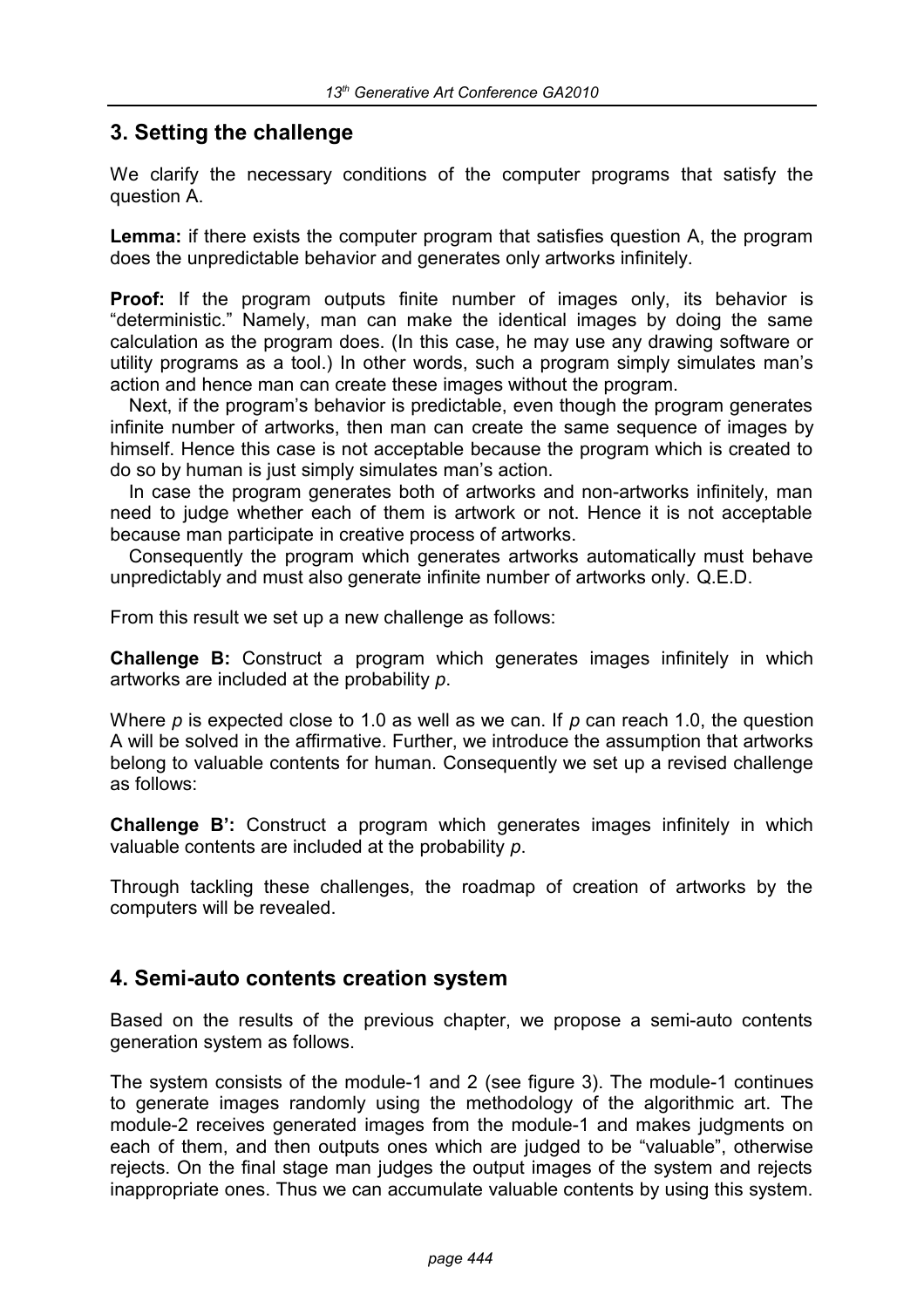Note that the images automatically output by the system include proper contents at the probability *p*. Where *p* is depend on the ability of the module-2.



*Fig. 3. Illustration of the semi-auto contents creation system*

Because the module-2 guesses whether an image is appropriate or not using some criteria, furthermore, because it processes a large amount of images automatically, we emphasize that pattern recognition technology can be applicable to it.

The aim of pattern recognition is to simulate man's cognition which thinks that an object belongs to a suitable category. A classifier for recognizing patterns is created from a set of samples labeled with ground-truths on the basis of statistical learning theory. Leaning samples are collected from actual data and are tied to true categories by man's manual operations. Namely, the set of learning samples includes results of man's cognition and knowledge. Thus classifiers also have the human's knowledge about which category each pattern belongs to. Therefore the module-2 plays the same role of the artists in the point of finding out artworks or valuable contents in the computer-generated images.

In order to develop the system, we employ character recognition which is one of the most mature fields in pattern recognition.

Although many studies about the automatic font creation system have been proposed (for example [8]), our study completely differs in methodology. The past automatic font creation systems are realized that prototype fonts are prepared in advance and deformed by the deforming rules that are designed by human. However, to doing so is no better than adding some effects to paintings or arranging music into different styles. Does creativity exist there? Probably such systems will not create new kind of contents far from the prototypes.

On the other hand we try to utilize the abundant power of creativity of the algorithmic art for our methodology. Although the algorithmic arts generally make use of very simple mathematical algorithms, their ability of creating arts is more powerful than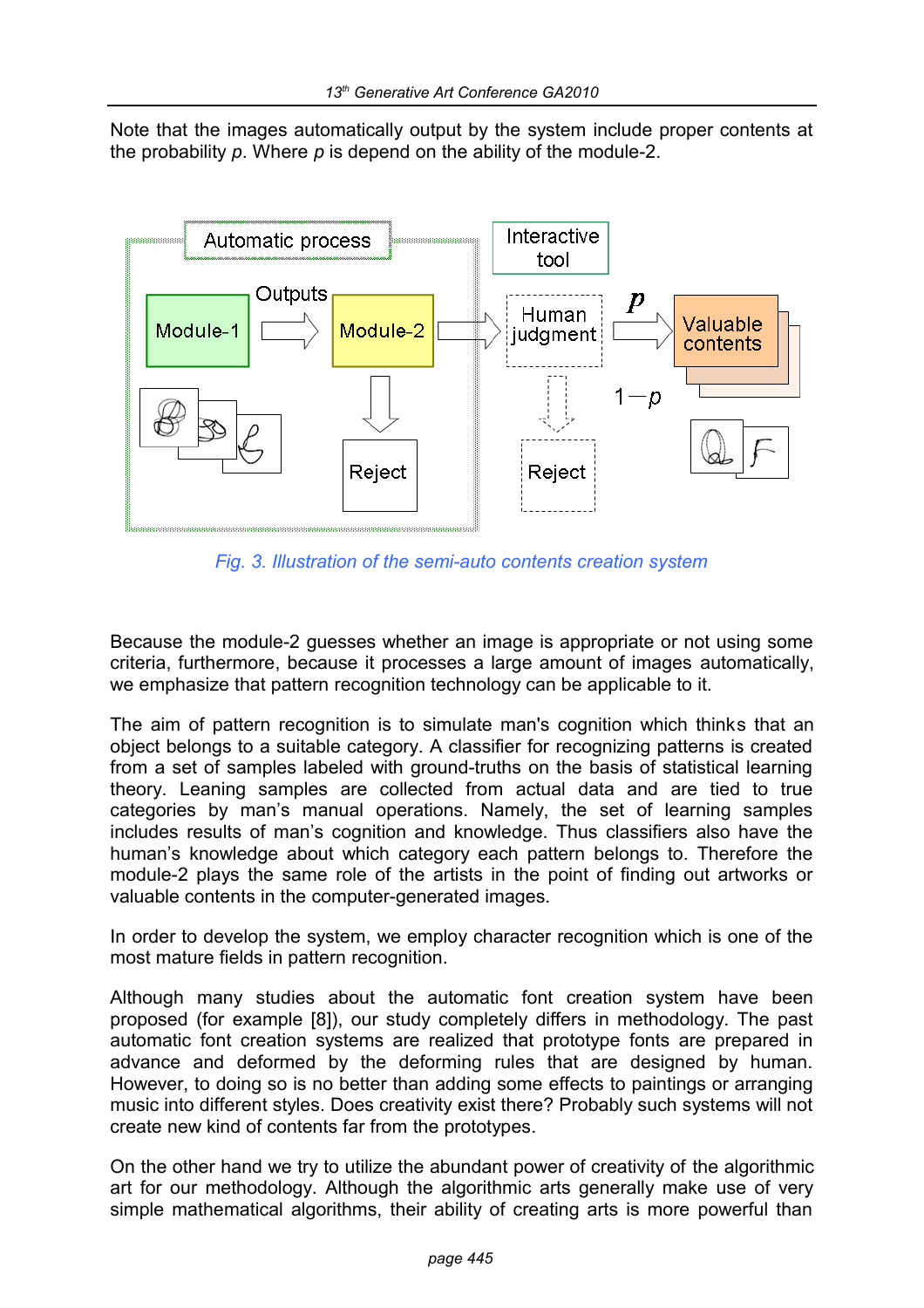man produces artworks directly. By introducing the idea of the algorithmic arts into our system, the system will be able to produce any images in the vast shape space which is free from the limit of man's imagination. In addition, by employing pattern recognition technology, worthless images will be rejected automatically, and only images which impress us will be output.

# **5. Implementation and Experiments of the system**

In this study, we conduct character recognition of handwritten numerals and uppercase alphabets. We make use of the public character pattern database [5] for creating classifiers with applying the learning method we have developed [7].



#### *Fig. 4. Images generated by the algorithm we adopted in the system. Almost all of them are unaccountable and meaningless shapes.*

The image generation algorithm we adopt in this study is formed by linear combination of trigonometric functions. We obtained this algorithm that has good properties after repeated try and error. Figure 4 shows examples of the randomly generated images by our generative algorithm.

We can specify following parameters of the system:

(1) An arbitrary string for the seed of random numbers.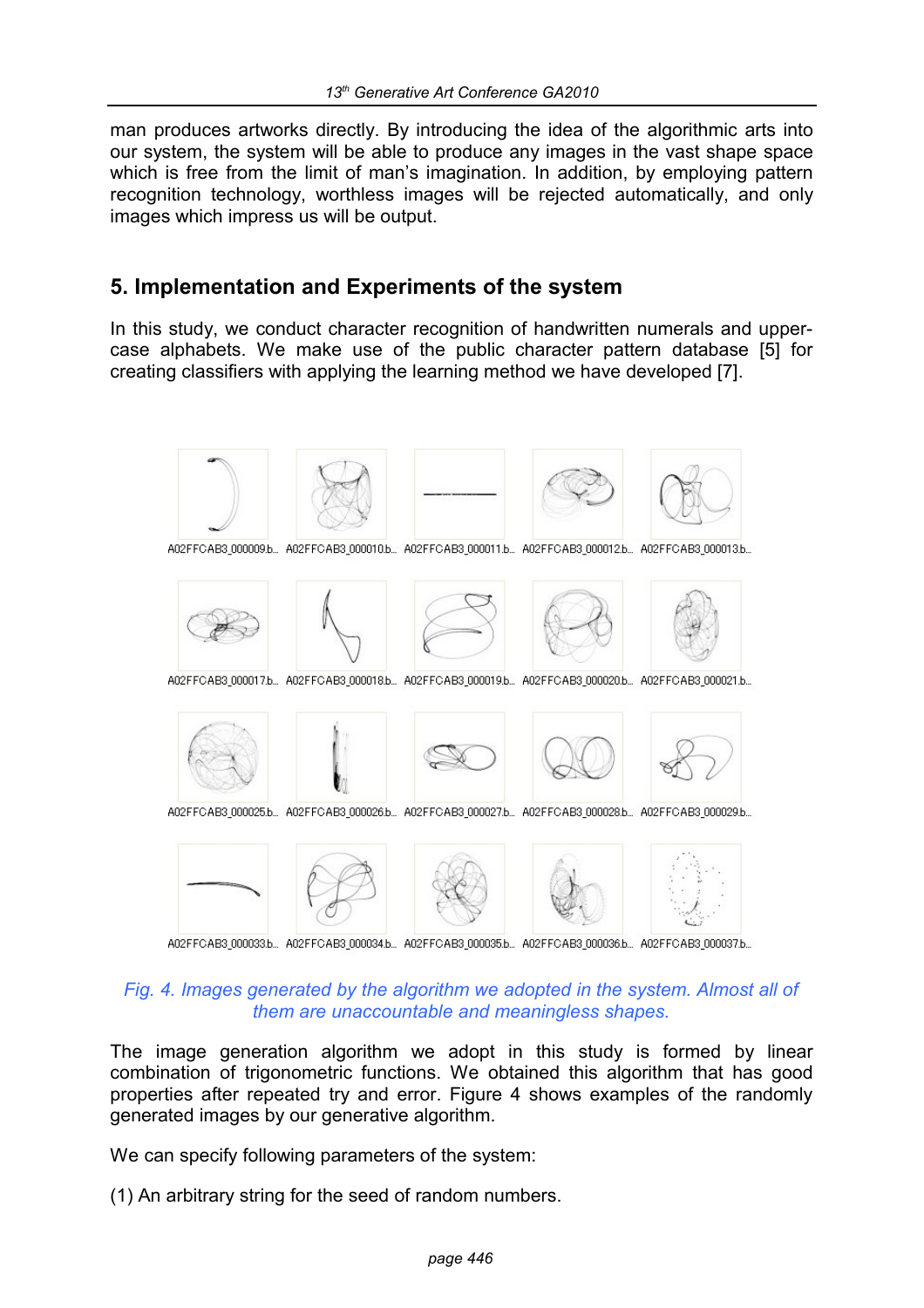(2) The number of images to generate in the module-1.

(3) Character codes of images to be output (alphabets, numerals, all, or specified character codes).

(4) Rejection level of the classifier.

In addition to generated images the system outputs generative functions and these parameters for each image. And they are saved to files of specified name.

We also developed a browsing and editing system in order to make judgment on output images by human at the final stage. Figure 5 shows its screen shots.

We conducted experimental operations of the system. Obtained insights are described below.

| <b>IL MUBrowser</b><br>ファイル ヘルプ |                                                          |                          |                            | - 10                                            |                |
|---------------------------------|----------------------------------------------------------|--------------------------|----------------------------|-------------------------------------------------|----------------|
|                                 | 0030-35 : [J] score=20<br>J6zQA00001e23.c                | 名前を付けて保存                 |                            |                                                 | $ ?  \times$   |
|                                 | 0043-42 : [T] score=21<br>T6zQA00002b2a.c                | 保存する場所(D:                | ab <sub>ab</sub>           | $+ 0$ of $\blacksquare$<br>$\blacktriangledown$ |                |
|                                 | 0062-02 : [V] score=22<br>V6zQA00003e02.c                |                          |                            |                                                 |                |
|                                 | 0099-36 : [M] score=21<br>M6zQA00006324.c<br>■■■■愛録活分■■■ | ファイル名(N):<br>ファイルの種類(T): | tag.txt<br>TagFile (*.txt) | $\overline{\phantom{a}}$                        | 保存(S)<br>キャンセル |
| K                               |                                                          |                          |                            | ۳                                               |                |

*Fig. 5. The browsing and editing tool. Generated images, character codes and scores are displayed on it.*

| Target            | (A) The number of | $(B)$ The number of $\vert$             | (C) The number of                    | Acceptance rate | Time consumed   |
|-------------------|-------------------|-----------------------------------------|--------------------------------------|-----------------|-----------------|
| character<br>code | generated images  | accepted<br>images<br>by the classifier | images accepted by<br>human operator | (C/B)           | by the system   |
| $A-Z$             | 20,000            | 286                                     | 58                                   | 20.28%          | 42 <sub>m</sub> |
| X                 | 8,900,000         | 26                                      | 2                                    | 7.69%           | 213h50m         |
| R                 | 9,000,000         | 107                                     |                                      | 6.54%           | 216h16m         |
| B                 | 3,000,000         |                                         | 32 page 447<br>6                     | 18.75%          | 71h56m          |
|                   |                   |                                         |                                      |                 |                 |

#### *Table.1. Statistical data*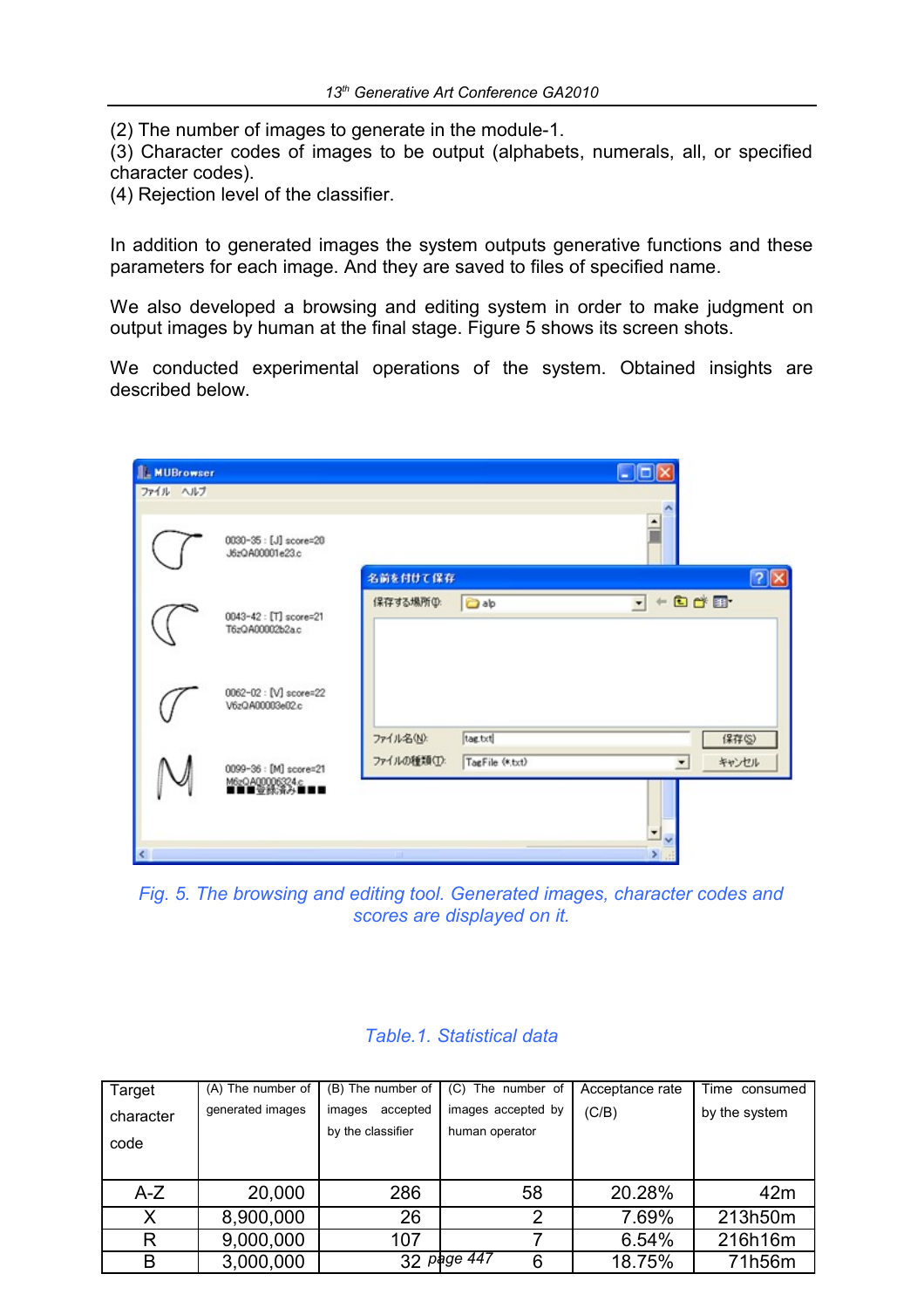The system has not accomplished yet the ability of the complete automatic creation of valuable contents. Output images include such bad ones that human will not recognize them to be characters at all. We perceived the fact that even for character recognition, which is the most mature technology in pattern recognition fields, the "problem of complete rejection" is not solved sufficiently [6].

Table 1 shows examples of statistical data from the operation results. The results vary according to specified character codes and the rejection level of the classifier. The acceptance rates seem not so high. However, human operations are significantly reduced because only a small number out of a huge amount of images generated by the module-1 are needed to be checked. Therefore we emphasize that pattern recognition technology can aid the creation of valuable contents.



#### *Fig. 6. Examples of fonts obtained by the system.*

Figure 6 shows examples of fonts gained through the operations. There can be seen a great variety of character shapes, which are also very interesting. Needless to say, human can draw various shapes of fonts. To draw them, however, man need to imagine all of them previously, while our system generates various shapes of fonts automatically without human efforts. Thus we emphasize that in this study we have embodied a new scheme of contents generation method.

Figure 7 shows an example of drawing application of the contents. Each font data obtained by our system, which includes any shapes we once archived, can describe in about 70 bytes or less including the attributes of position, scale, rotation and color. Therefore the shown image can be described in about 1,300 bytes. While in case of TrueType fonts, in general, each character has a descriptor of more than 1,000 bytes excluding attributes of position, etc.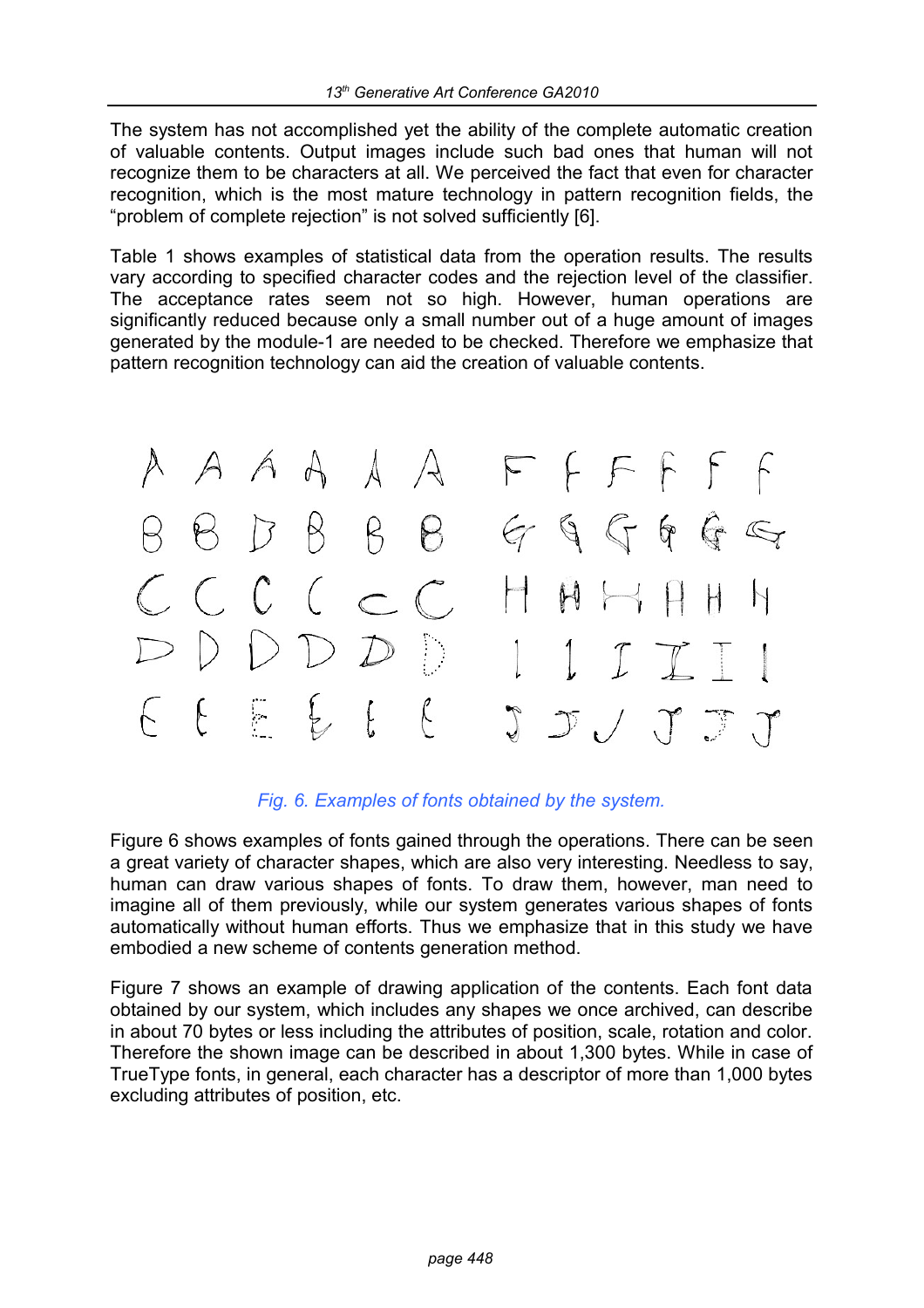

*Fig. 7. An example of drawing application using the obtained fonts.*

# **6. Conclusion**

We proposed a new methodology of creation of contents through the consideration of the problem, "can the computer create artworks by itself?"

Also we developed a semi-automatic font generative system, conducted experimental operations, and evaluated the results.

The evolution of pattern recognition in recent years is so remarkable, that in the future our proposed methodology will produce many kinds of contents with very little human operations. Even if such technology will be realized, complete automatic creation of artworks still will not be realized easily.

However, it is important that researchers will clarify what computer can do or not and also materialize the possibilities of computer. In this study we obtained several new insights. It will contribute to computer science and art.

# **Acknowledgments**

This research was partly supported by the MEXT Fund for Promoting Research on Symbiotic Information Technology.